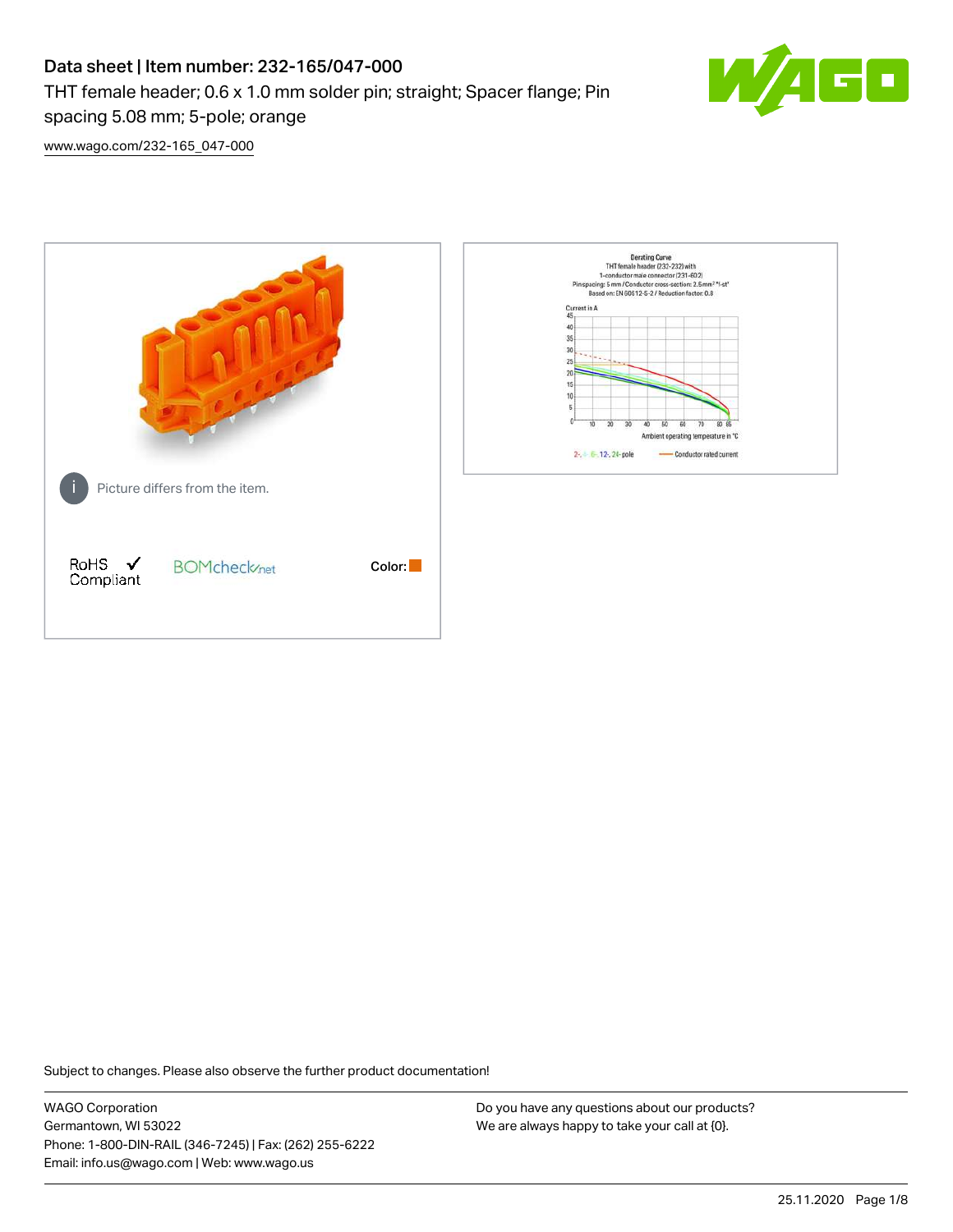



### Item description

- $\blacksquare$ Horizontal or vertical PCB mounting via straight or angled solder pins
- П For board-to-board and board-to-wire connections
- $\blacksquare$ Touch-proof PCB outputs
- $\blacksquare$ Easy-to-identify PCB inputs and outputs
- $\blacksquare$ With coding fingers

#### Safety information 1:

The MCS - MULTI CONNECTION SYSTEM includes connectors without breaking capacity in accordance with DIN EN 61984. When used as intended, these connectors must not be connected/disconnected when live or under load. The circuit design should ensure header pins, which can be touched, are not live when unmated.

# Data Electrical data

Subject to changes. Please also observe the further product documentation!

WAGO Corporation Germantown, WI 53022 Phone: 1-800-DIN-RAIL (346-7245) | Fax: (262) 255-6222 Email: info.us@wago.com | Web: www.wago.us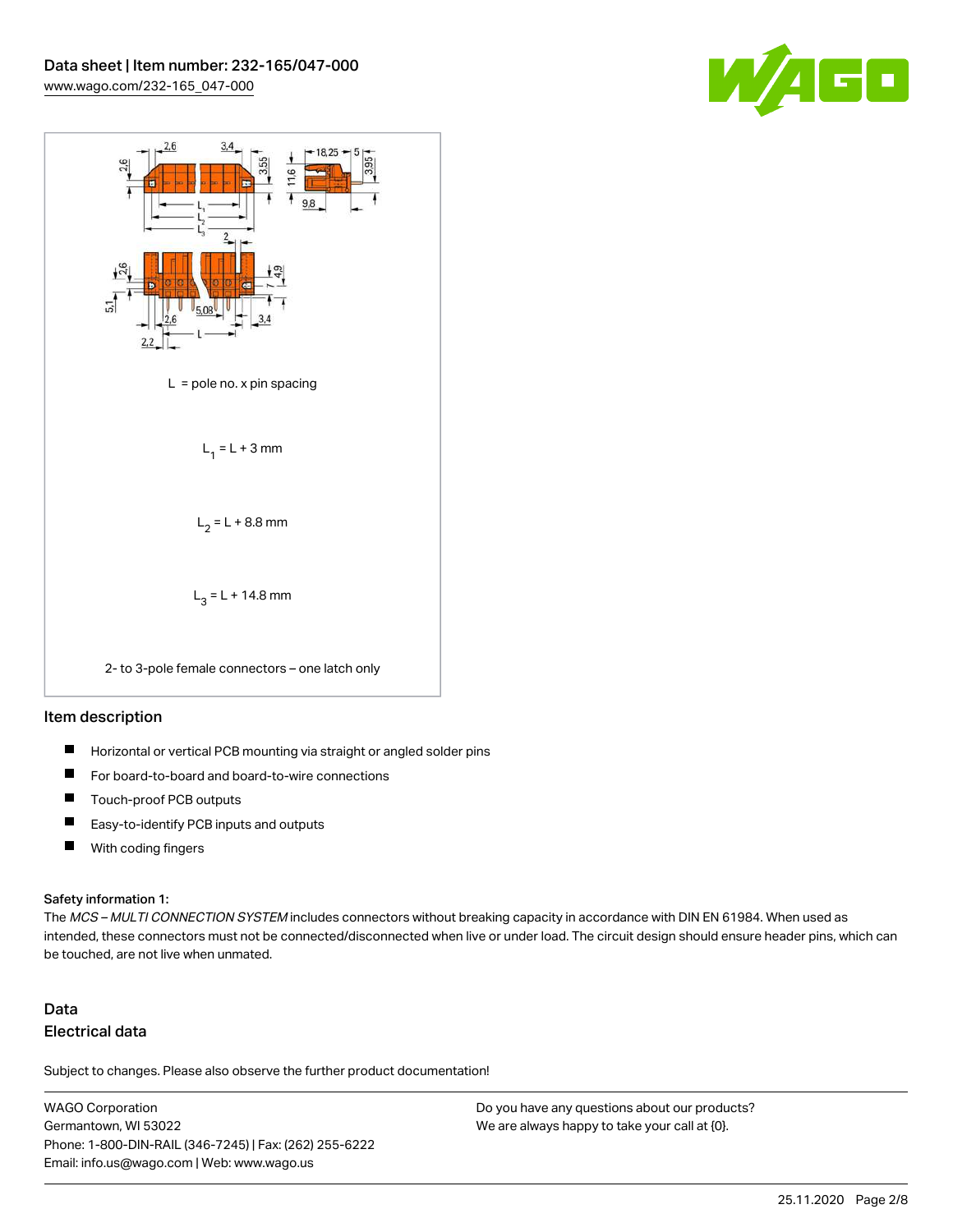

# Ratings per IEC/EN 60664-1

| Ratings per                 | IEC/EN 60664-1                                                        |
|-----------------------------|-----------------------------------------------------------------------|
| Rated voltage (III / 3)     | 320 V                                                                 |
| Rated surge voltage (III/3) | 4 <sub>k</sub> V                                                      |
| Rated voltage (III/2)       | 320 V                                                                 |
| Rated surge voltage (III/2) | 4 <sub>k</sub> V                                                      |
| Nominal voltage (II/2)      | 630 V                                                                 |
| Rated surge voltage (II/2)  | 4 <sub>k</sub> V                                                      |
| Rated current               | 12A                                                                   |
| Legend (ratings)            | $(III / 2)$ $\triangle$ Overvoltage category III / Pollution degree 2 |

# Ratings per UL 1059

| Approvals per                  | UL 1059 |
|--------------------------------|---------|
| Rated voltage UL (Use Group B) | 300 V   |
| Rated current UL (Use Group B) | 15 A    |
| Rated voltage UL (Use Group D) | 300 V   |
| Rated current UL (Use Group D) | 10 A    |

# Ratings per UL 1977

| Rated voltage UL 1977 | 600 <sup>V</sup><br>. |
|-----------------------|-----------------------|
| Rated current UL 1977 |                       |

# Ratings per CSA

| Approvals per                   | CSA   |
|---------------------------------|-------|
| Rated voltage CSA (Use Group B) | 300 V |
| Rated current CSA (Use Group B) | 15 A  |
| Rated voltage CSA (Use Group D) | 300 V |
| Rated current CSA (Use Group D) | 10 A  |

# Connection data

| Pole No.                          |  |
|-----------------------------------|--|
| Total number of connection points |  |
| Total number of potentials        |  |
| Number of connection types        |  |
| Number of levels                  |  |

Subject to changes. Please also observe the further product documentation!

| <b>WAGO Corporation</b>                                | Do you have any questions about our products? |
|--------------------------------------------------------|-----------------------------------------------|
| Germantown, WI 53022                                   | We are always happy to take your call at {0}. |
| Phone: 1-800-DIN-RAIL (346-7245)   Fax: (262) 255-6222 |                                               |
| Email: info.us@wago.com   Web: www.wago.us             |                                               |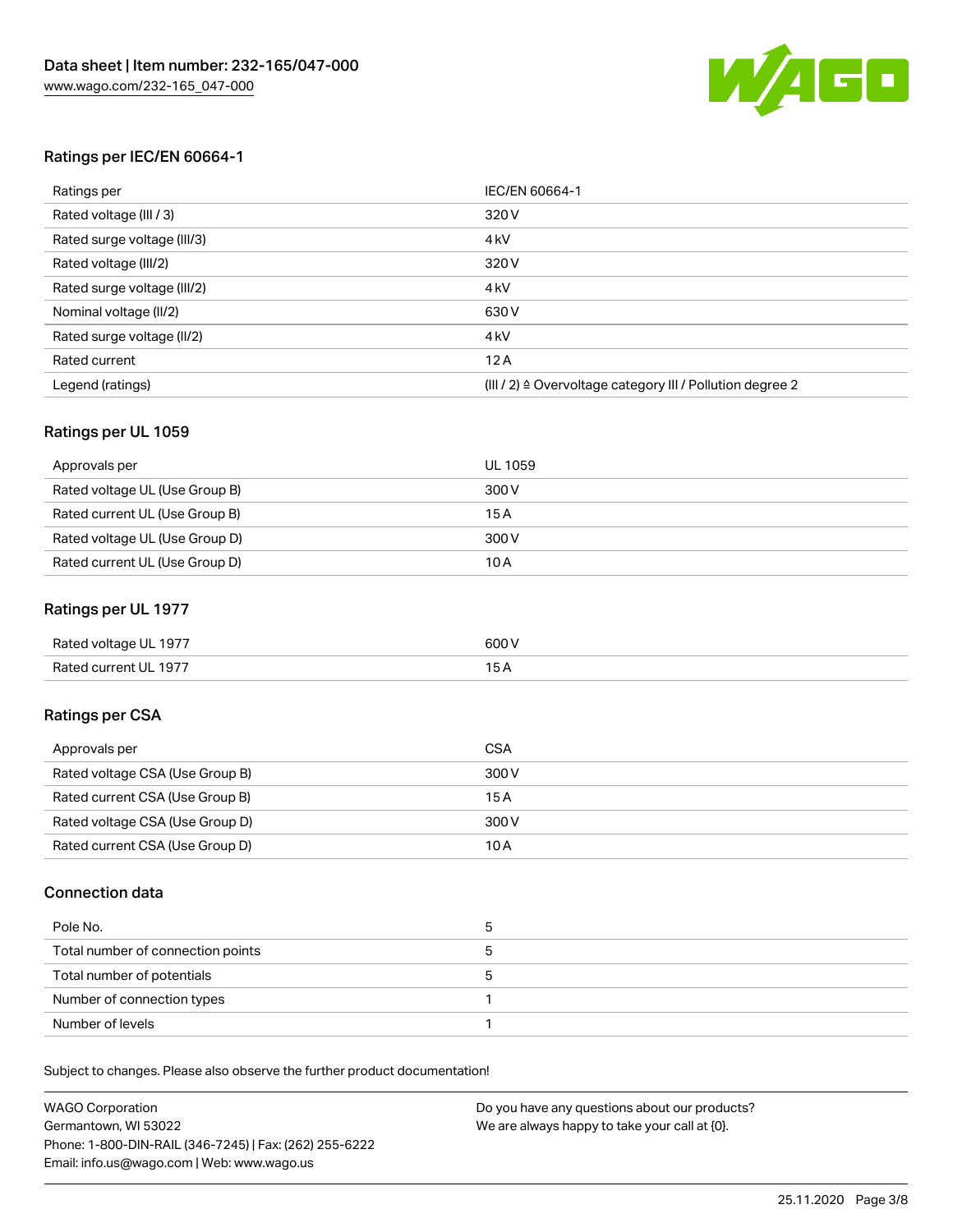

# Physical data

| Pin spacing                          | 5.08 mm / 0.2 inch    |
|--------------------------------------|-----------------------|
| Width                                | 40.2 mm / 1.583 inch  |
| Height                               | 23.25 mm / 0.915 inch |
| Height from the surface              | 18.25 mm / 0.719 inch |
| Depth                                | 11.6 mm / 0.457 inch  |
| Solder pin length                    | $5 \,\mathrm{mm}$     |
| Solder pin dimensions                | $0.6 \times 1$ mm     |
| Drilled hole diameter with tolerance | $1.3$ $(+0.1)$ mm     |

# Mechanical data

| Mounting type | Mounting flange             |
|---------------|-----------------------------|
| Mounting type | Flush feed-through mounting |
|               | Panel mounting              |

# Plug-in connection

| Contact type (pluggable connector) | Female connector/socket |
|------------------------------------|-------------------------|
| Connector (connection type)        | for PCB                 |
| Mismating protection               | No                      |
| Mating direction to the PCB        | 90°                     |

# PCB contact

| PCB contact                         | THT                                        |
|-------------------------------------|--------------------------------------------|
| Solder pin arrangement              | over the entire female connector (in-line) |
| Number of solder pins per potential |                                            |

# Material Data

| Color                       | orange           |
|-----------------------------|------------------|
| Material group              |                  |
| Insulation material         | Polyamide (PA66) |
| Flammability class per UL94 | V0               |
| Contact material            | Copper alloy     |
| Contact plating             | tin-plated       |
| Fire load                   | 0.101 MJ         |
| Weight                      | 5.3 <sub>g</sub> |

Subject to changes. Please also observe the further product documentation!

| <b>WAGO Corporation</b>                                | Do you have any questions about our products? |
|--------------------------------------------------------|-----------------------------------------------|
| Germantown, WI 53022                                   | We are always happy to take your call at {0}. |
| Phone: 1-800-DIN-RAIL (346-7245)   Fax: (262) 255-6222 |                                               |
| Email: info.us@wago.com   Web: www.wago.us             |                                               |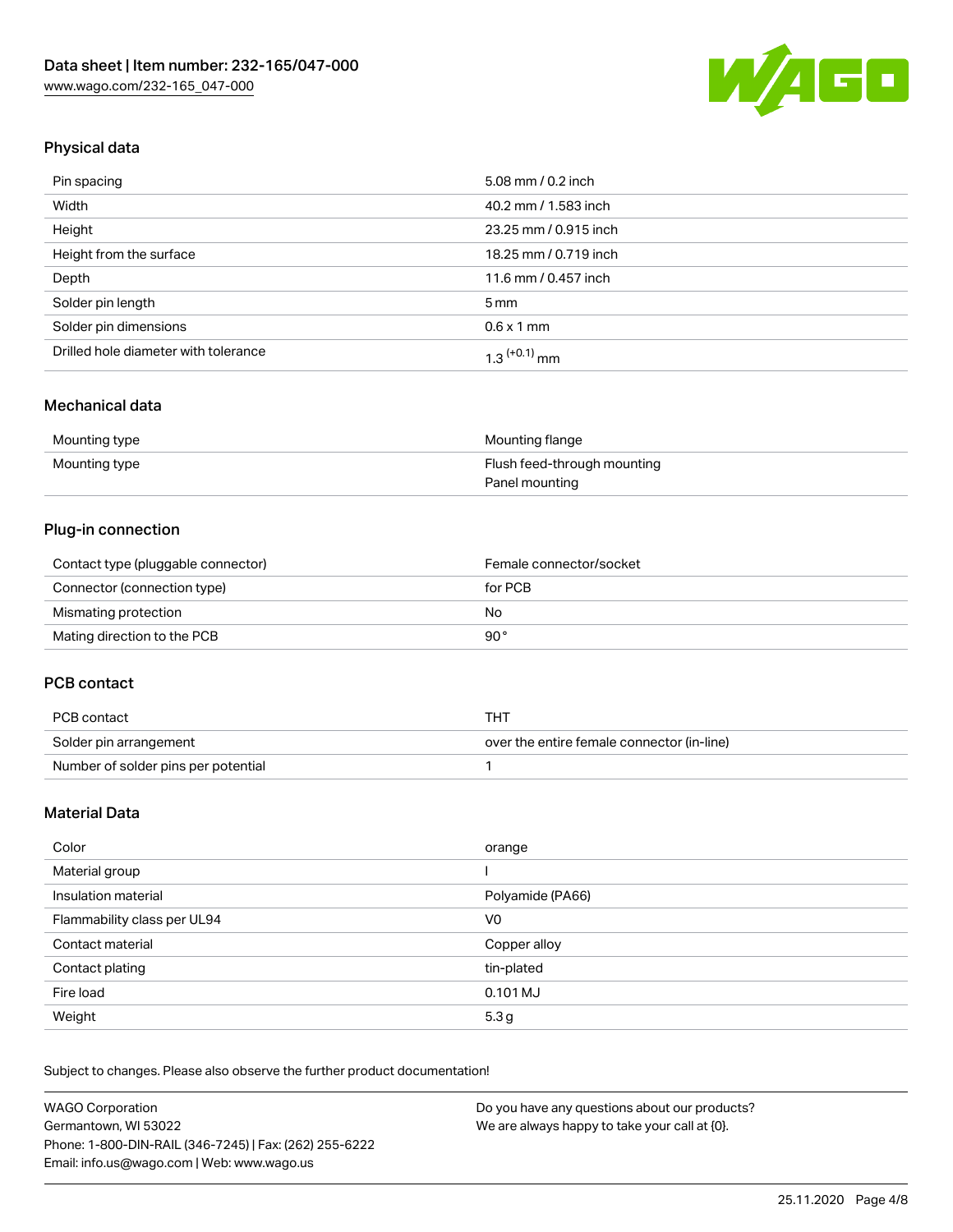

# Environmental Requirements

| Limit temperature range | $-60+85 °C$ |
|-------------------------|-------------|
|-------------------------|-------------|

### Commercial data

| Product Group         | 3 (Multi Conn. System) |
|-----------------------|------------------------|
| Packaging type        | <b>BOX</b>             |
| Country of origin     | DE                     |
| <b>GTIN</b>           | 4044918623940          |
| Customs tariff number | 85366990990            |

### Approvals / Certificates

### Ship Approvals

| Logo                                       | Approval                                                | <b>Additional Approval Text</b> | Certificate<br>name                 |
|--------------------------------------------|---------------------------------------------------------|---------------------------------|-------------------------------------|
| ABS                                        | <b>ABS</b><br>American Bureau of Shipping               | -                               | $19 -$<br>HG15869876-<br><b>PDA</b> |
| <b>BUREAU</b><br>VERITAS                   | BV<br>Bureau Veritas S.A.                               | <b>IEC 60998</b>                | 11915/D0 BV                         |
| aOVED.<br><b>DNV-GL</b><br><b>MARITIME</b> | <b>DNV GL</b><br>Det Norske Veritas, Germanischer Lloyd |                                 | TAE 000016Z                         |

# UL-Approvals

| Logo                  | Approval                                    | <b>Additional Approval Text</b> | Certificate<br>name |
|-----------------------|---------------------------------------------|---------------------------------|---------------------|
| $\boldsymbol{\theta}$ | UL<br>UL International Germany GmbH         | <b>UL 1977</b>                  | E45171              |
| Я.                    | <b>UR</b><br>Underwriters Laboratories Inc. | <b>UL 1059</b>                  | E45172<br>sec. 18   |

Subject to changes. Please also observe the further product documentation!

| <b>WAGO Corporation</b>                                | Do you have any questions about our products? |
|--------------------------------------------------------|-----------------------------------------------|
| Germantown, WI 53022                                   | We are always happy to take your call at {0}. |
| Phone: 1-800-DIN-RAIL (346-7245)   Fax: (262) 255-6222 |                                               |
| Email: info.us@wago.com   Web: www.wago.us             |                                               |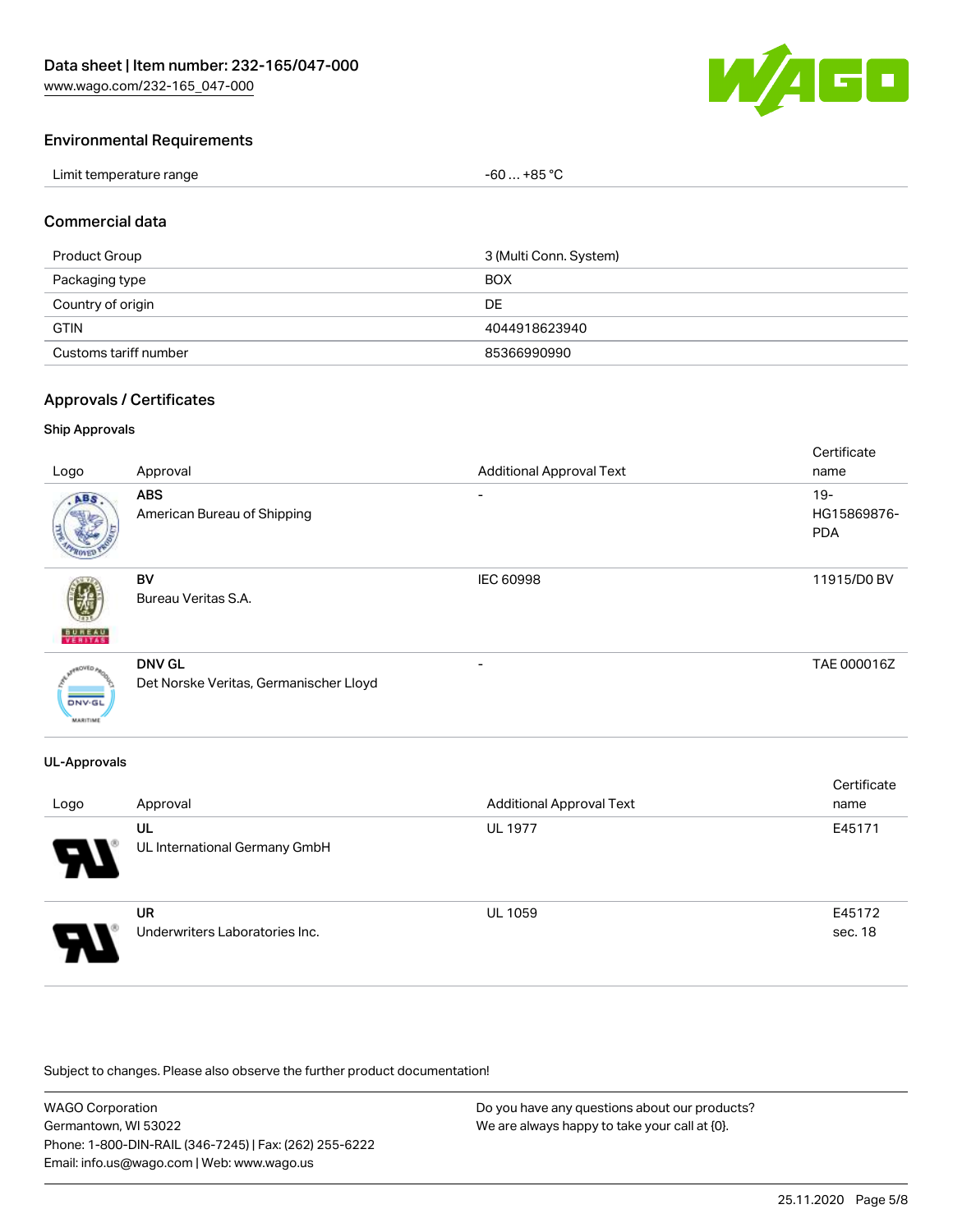# Counterpart



### Item no.231-635

1-conductor male connector; 2.5 mm²; Pin spacing 5.08 mm; 5-pole; 2,50 mm²; orange [www.wago.com/231-635](https://www.wago.com/231-635)

GO

### Compatible products

check

| Item no.: 231-661<br>Test plugs for female connectors; for 5 mm and 5.08 mm pin spacing; 2,50 mm <sup>2</sup> ; light gray                                             |             | www.wago.com/231-661 |          |
|------------------------------------------------------------------------------------------------------------------------------------------------------------------------|-------------|----------------------|----------|
| <b>Downloads</b><br>Documentation                                                                                                                                      |             |                      |          |
| <b>Additional Information</b><br>Technical explanations                                                                                                                | Apr 3, 2019 | pdf<br>3.6 MB        | Download |
| <b>CAD files</b>                                                                                                                                                       |             |                      |          |
| CAD data                                                                                                                                                               |             |                      |          |
| 2D/3D Models 232-165/047-000                                                                                                                                           |             | <b>URL</b>           | Download |
| <b>CAE</b> data                                                                                                                                                        |             |                      |          |
| EPLAN Data Portal 232-165/047-000                                                                                                                                      |             | <b>URL</b>           | Download |
| ZUKEN Portal 232-165/047-000                                                                                                                                           |             | <b>URL</b>           | Download |
| <b>PCB Design</b>                                                                                                                                                      |             |                      |          |
| Symbol and Footprint 232-165/047-000                                                                                                                                   |             | <b>URL</b>           | Download |
| CAx data for your PCB design, consisting of "schematic symbols and PCB footprints",<br>allow easy integration of the WAGO component into your development environment. |             |                      |          |
| Supported formats:                                                                                                                                                     |             |                      |          |
| ш<br>Accel EDA 14 & 15                                                                                                                                                 |             |                      |          |
| ш<br>Altium 6 to current version                                                                                                                                       |             |                      |          |
| ш<br>Cadence Allegro                                                                                                                                                   |             |                      |          |
| $\overline{\phantom{a}}$<br>DesignSpark                                                                                                                                |             |                      |          |
| ш<br>Eagle Libraries                                                                                                                                                   |             |                      |          |
| Subject to changes. Please also observe the further product documentation!                                                                                             |             |                      |          |

WAGO Corporation Germantown, WI 53022 Phone: 1-800-DIN-RAIL (346-7245) | Fax: (262) 255-6222 Email: info.us@wago.com | Web: www.wago.us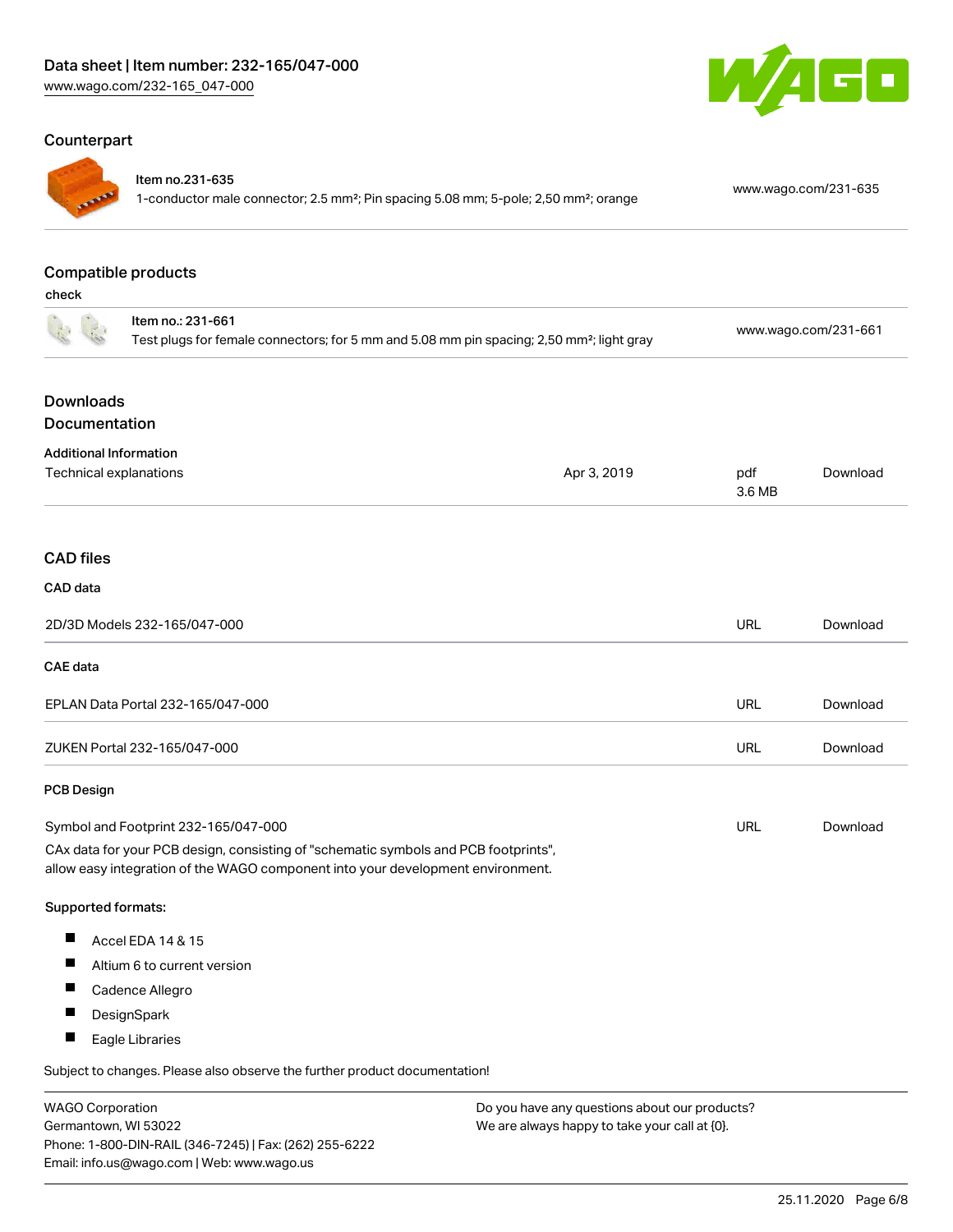

- $\blacksquare$ KiCad
- П Mentor Graphics BoardStation
- $\blacksquare$ Mentor Graphics Design Architect
- $\blacksquare$ Mentor Graphics Design Expedition 99 and 2000
- $\blacksquare$ OrCAD 9.X PCB and Capture
- $\blacksquare$ PADS PowerPCB 3, 3.5, 4.X, and 5.X
- $\blacksquare$ PADS PowerPCB and PowerLogic 3.0
- $\blacksquare$ PCAD 2000, 2001, 2002, 2004, and 2006
- П Pulsonix 8.5 or newer
- $\blacksquare$ STL
- $\blacksquare$ 3D STEP
- $\blacksquare$ TARGET 3001!
- $\blacksquare$ View Logic ViewDraw
- $\blacksquare$ Quadcept
- $\blacksquare$ Zuken CadStar 3 and 4
- $\blacksquare$ Zuken CR-5000 and CR-8000

PCB Component Libraries (EDA), PCB CAD Library Ultra Librarian

### Installation Notes

#### Application



The innovative flange design provides standard panel mounting options or various through-panel mounting configurations. Depending on the type of application and flange, female headers can be used either for through-panel or flush mount applications.

# Product family

Subject to changes. Please also observe the further product documentation!

WAGO Corporation Germantown, WI 53022 Phone: 1-800-DIN-RAIL (346-7245) | Fax: (262) 255-6222 Email: info.us@wago.com | Web: www.wago.us